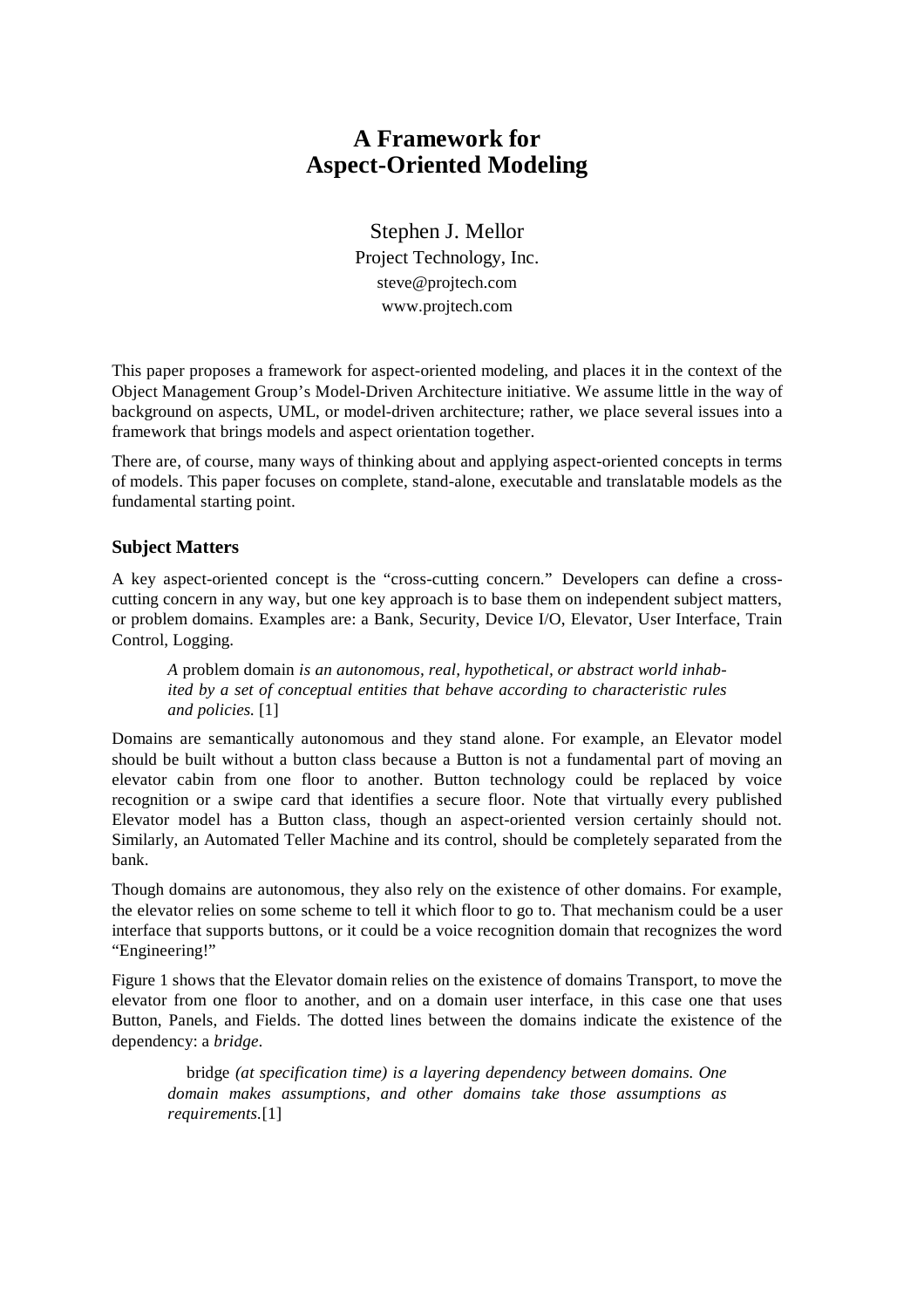

#### **Figure 1: Example Domain Chart with typical classes**

The implication is that the elevator domain can be constructed without specific reference to a button or to the mechanisms involved in transporting cabins. In turn, these models have no explicit knowledge of their clients.

The UML package diagram could be used to show packaged and stereotyped dependencies, as shown in Figure 1, though "package" and "dependency" in the way they are normally used in a package diagram is exactly what we do *not* mean. There should be a way to show this form of dependency in UML.

# **Complete, Executable Models**

Aspect-oriented programmers expect their aspects to be executable and complete, even if not yet woven with other aspects to make a working system. The same must hold true for modeling languages, otherwise, obviously, the models would not run. The introduction of the Action Semantics to UML enables execution, but it does not provide a definition for a complete executable modeling language. To achieve that, a profile of UML must be defined that states how model elements fit together.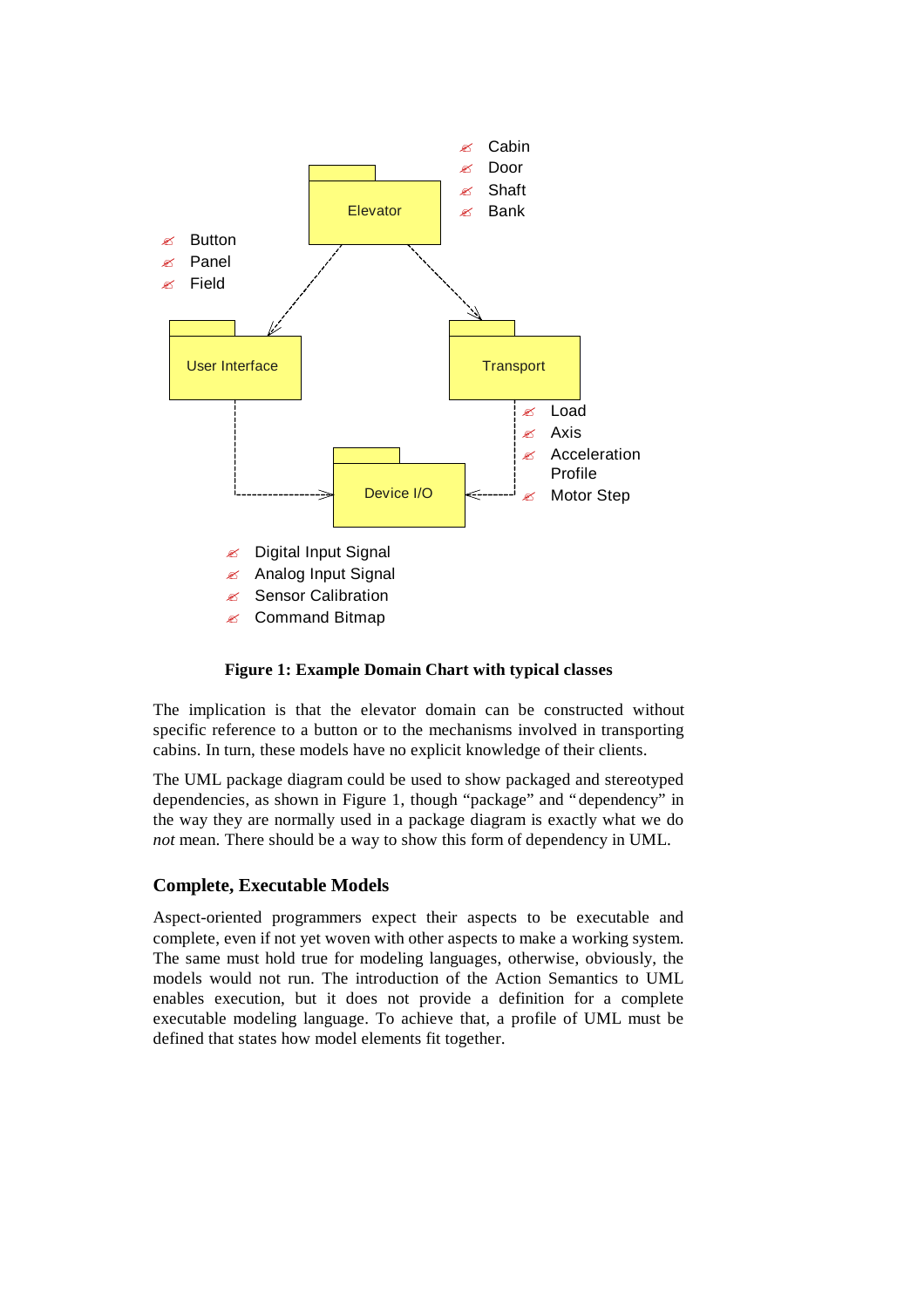

**Figure 2: The essential views of Executable UML**

An executable UML profile must state what elements form a part of a legal model and how those elements fit together into a coherent whole. In this profile, all diagrams (*e.g.* class diagrams, state diagrams, procedure specs.) are "projections" or "views" of an underlying semantic model. Other UML models that do not support execution may be used freely to help in the construction of the executable UML models.

One such profile is Executable UML [1], which defines an execution semantics for a carefully selected streamlined subset of UML. The essential projections are illustrated in Figure 2, which shows a set of classes and objects that use state machines to communicate. Each state machine has a set of actions triggered by the state changes in the state machines that cause synchronization, data access, and functional computations to be executed.

Figure 2 shows the static structure of an executable UML, but a language is not meaningful unless there is a well-defined execution semantics. Executable UML has specific unambiguous rules regarding dynamic behavior— how the language executes at run time— stated in terms of a set of communicating state machines, the only active elements in an Executable UML "program." (This paper is not the place to describe exactly what these rules are.)

We build executable models of a single subject matter at a time. In other words, each "package" on the domain chart of Figure 1 is a separate executable model. One domain captures the behavior of the elevator, another of the user interface, another of transport, and so on.

Executable UML allows developers to model the underlying semantics of a subject matter without having to worry about *e.g.* number of the processors, data-structure organization, or the number of threads. In other words, just as programming languages conferred independence from the *hardware* platform, executable UML confers independence from the *software* platform, which makes executable UML models portable across multiple development environments.

In the parlance of MDA, these *platform-independent models* are called PIMs.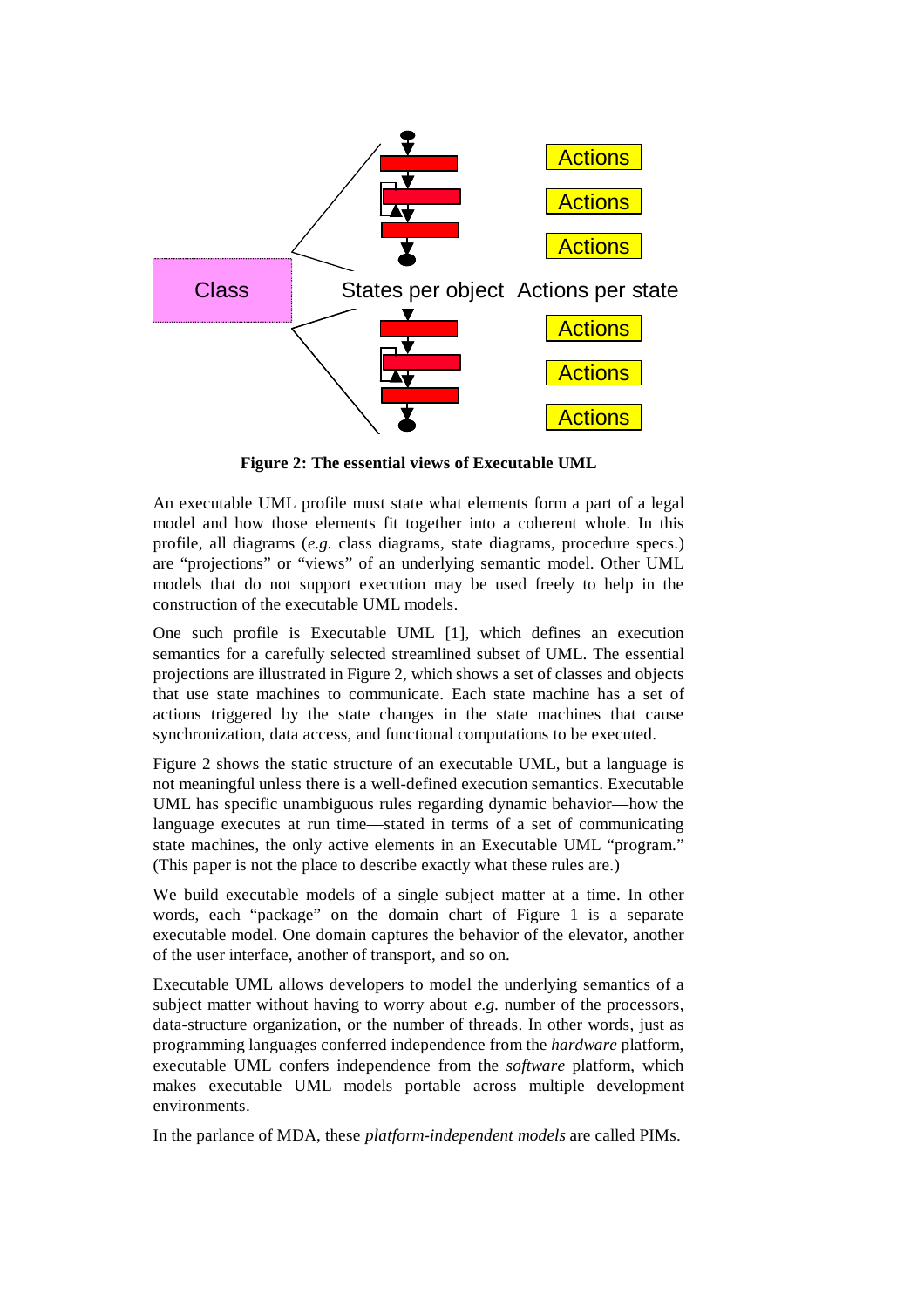

**Figure 3: A bridge, join points and joins**

# **Join Points**

Domain executable models are not exactly the same as (ordinary, boring, nonaspect-oriented) code because they need to be woven together with other models to produce a system. At compilation time, the models of each domain are woven together by a system of *join points* between the models.

> *A* join point *is some identifiable element in some domain model that can be woven together with a join point in another domain model.*

More colloquially, a join point is some place where you can connect two models together. Some examples are the *class* Cabin that corresponds to the *class* Load; the *object* Cabin 3 that corresponds to *object* Load 14; the *operation* gotoFloor in the Elevator domain that corresponds to a *signal* move in the Transport domain; *arrival in state* moveCompleted in the Transport domain that corresponds to a *signal* cabinArrived in the Elevator domain. The italicized words (class, object, signal, operation, arrival in state) are the join points. These are illustrated in Figure 3.

The join points can refer to elements in the model (Cabin) and the model-atrun-time (Cabin 3). Join points can also be passive (Class) as well as active (Signal). In addition, join points can be attributes or even attribute values (either a range or an enumeration). In short, a join point can be any identifiable element of the model profiles involved: a class, an object, a data access, an attribute, and attribute value, a signal, an operation call, and so on.

Because all domain models are constructed using the same executable UML profile, the size and complexity of describing possible joins is significantly reduced compared to arbitrary-model-to-arbitrary-model joins. In Executable UML, a subset of UML, for example, there are only eighteen identified join points. One shudders to think how many might be needed for the entire UML.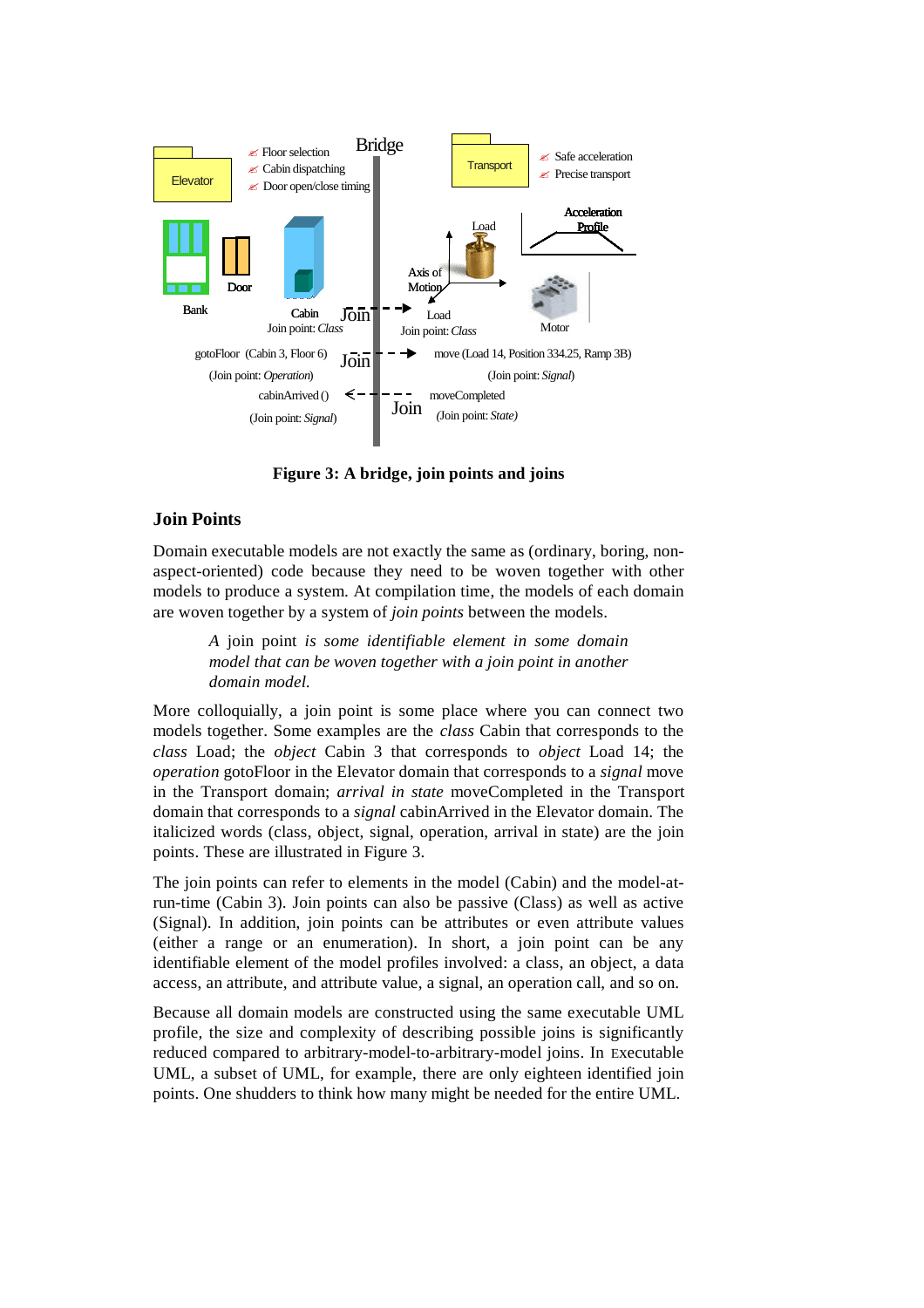| <b>Elevator</b> |                             | <b>Transport</b>   |                                  |
|-----------------|-----------------------------|--------------------|----------------------------------|
| Join<br>Point   | <b>Instance</b>             | Join<br>Point      | <b>Instance</b>                  |
| Class           | Cabin                       | Class              | Load                             |
| Object          | Cabin 3                     | Object             | Load 14                          |
| Operation       | CabinDispatch::GotoFloor    | Signal             | $AccelProfile::move(Ramp_3B)$    |
| Signal          | CabinDispatch::CabinArrived | State              | AccelProfile::moveCompleted      |
| Object          | Floor 6                     | Attribute<br>Value | Track. $(3)$ ::Position = 334.25 |

**Figure 4:A bridge: a set of joins**

# **Bridges and Joins**

Bridges exist between domains, linking them, as represented by the dotted lines in Figure 1. At construction time, each bridge comprises a set of joins between join points, as illustrated in the table, Figure 4.

The thick line between columns represents the bridge, just as in Figure 3. On each side of the bridge (it doesn't matter which— bridges are not directional) there is a "half-table" that specifies the kind of join point and the instance. For example, the Cabin in the elevator is an instance of a *class*, and CabinArrived directed to CabinDispatch is a join point of type *signal.* 

A join is represented by a row in the table, though as we shall see, there is no requirement that a join be specified in a tabular fashion.

> *A* join *is a specific connection between instances of join points in two domains.*

The first join asserts that a Cabin class in the Elevator domain corresponds to a Load class in transport; that is, each cabin is a load.

The second join asserts that object Cabin 3 is a counterpart to object Load 14. Nothing is said about whether this relationship is established statically or at run time, though from context (cabins are not created on the fly!) we would expect this to be static. Should there be a requirement to create this correlation at run time, we would expect another join from a join point CreateOperation for class Cabin to a join point CreateOperation for class Load.

The third join captures the idea that a functional operation (data accessors *etc.* are considered separate join points) gotoFloor corresponds to a signal to a specific instance (Ramp 3B) of the class AccelerationProfile. Note that the operation applies to each instance of CabinDispatch and the signal specifies acceleration profiles. Each instance of CabinDispatch will correspond to a separate instance of AccelerationProfile (conforming to specification 3B), and that join also needs to be established.

The fourth join maps (arrival in) the state moveCompleted to a signal in the Elevator. Note that the flow of control is *from* the transport domain, which does not affect the mapping in any way. moveCompleted is an abstraction, just like a FloorRequest that is mapped to a Button push.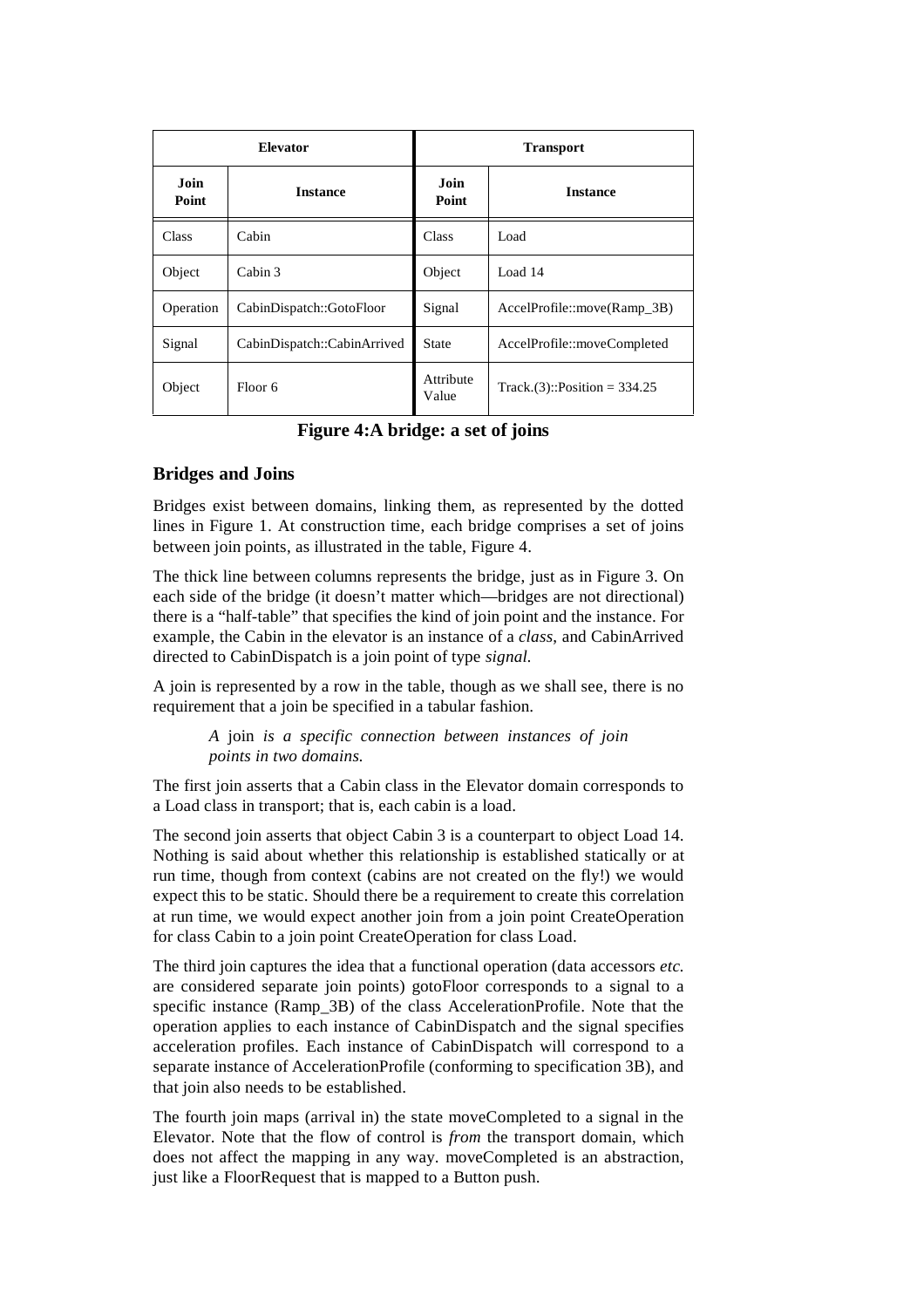Where is Floor 6? At some position (334.25) along some track (we chose 3). We will also need to make some joins between Shafts and Tracks at both the class and instance levels.

These examples show that joins can be static (class to class *etc.*), dynamic (signal to operation), and from something static to something dynamic (state to signal). Another example is an attribute that reaches a certain value (range) causing a signal to be generated. These mappings also show that joins can be made between synchronous elements (an operation) to asynchronous ones (a signal). This is critical for enabling models to be built without assuming an underlying implementation software architecture.

The table is intended to be illustrative. For example, the double colon is an informal notation used to define the "owning element." (In Executable UML, signals are always directed to classes and their instances.)

We would be unlikely to specify joins by enumerating every row in a table, for example to correlate each all call with the phone from which it is being made. Rather, we need a compact way of stating joins.

#### **Pointcuts and QVT**

The examples illustrated that joins, like mathematical mappings, can be enumerated *(e.g.* Cabin to Load, and Cabin 3 to Load 14), but joins can also be stated by rule. For example, we know each and every cabin will correspond to a load. Instead of expressing this by enumerating each one (Cabin 3 to Load 14, Cabin 4 to Load 15, Cabin 5 to Load 16 etc.), but we could instead state a rule: Cabin i maps to Load  $i + 11$ . The rule asserts a set of related joins.

In the aspect-oriented programming community, this kind of rule is a *pointcut*.

*A* pointcut *is a set of join points and what to do ("advice") when one is encountered.*

In AOP, the pointcut also refers to "advice," which is code that is executed before, after, or around an occurrence of the join point. Put another way, a pointcut defines a rule for a set of joins (conforming to the same join points).

In the modeling context, advice is merely the definition of another join point.Hence, we can say "Every Cabin object corresponds to a Load object, offset by eleven instances."

The modeling version of the pointcut (with join point specifications on both sides) can be expressed as a *query on one model* that maps to a *transformation onto the other*.

This is where MDA comes in. The Object Management Group's Model-Driven Architecture initiative comprises a set of evolving standards that provide for mappings between models. QVT (Query, View, Transformation) is an OMG standard for specifying these mapping presently undergoing the submission process.

There are many proposals extant and it not clear which one will "win" and the extent to which the final standard will support defining joins. Nonetheless, QVT will certainly support much of what is needed, and mapping functions expressed in some variation of QVT are the natural home for defining the mapping between models that constitute a join.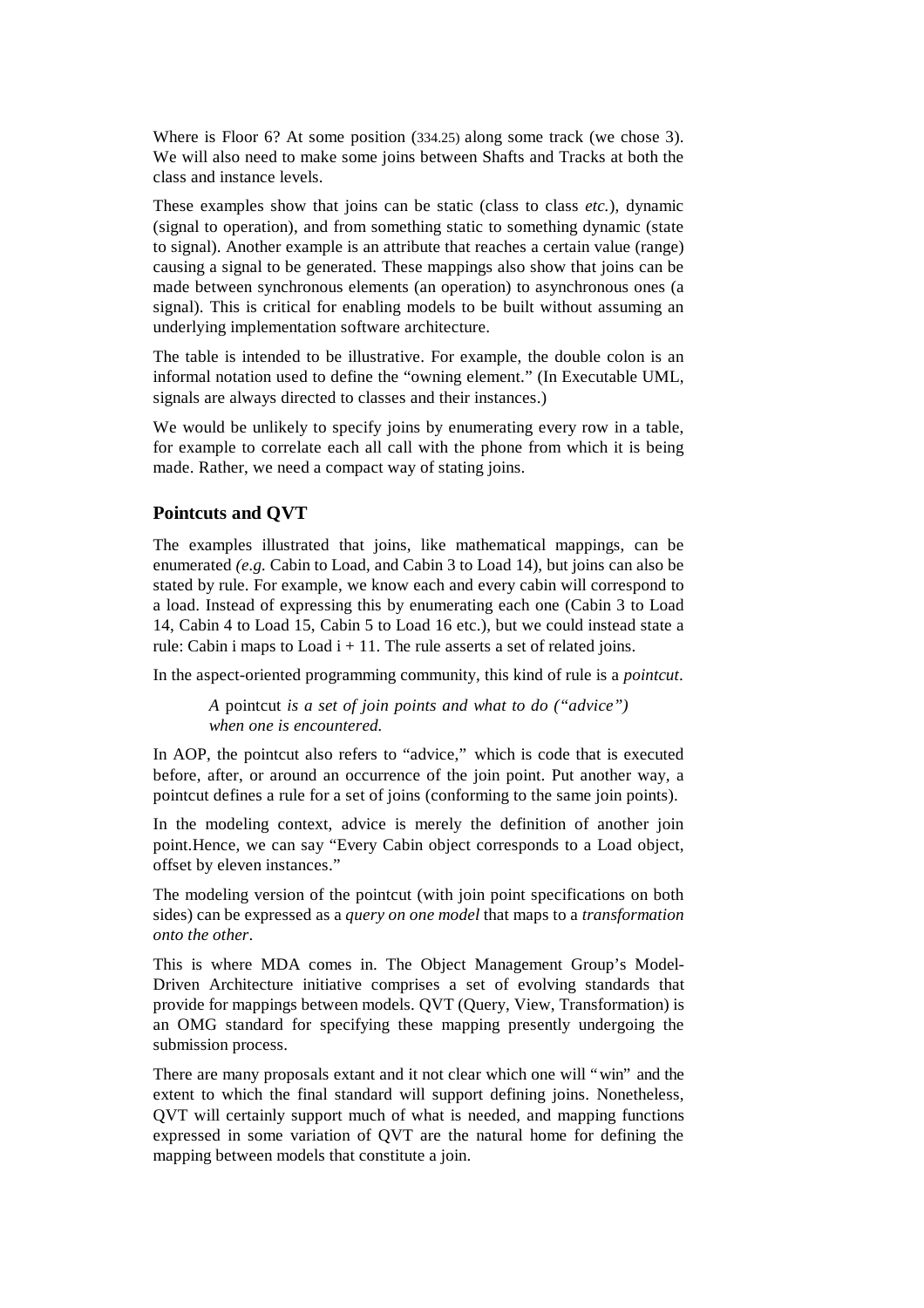#### **Marks**

MDA also specifies the concept of a *mark,* which is a tag that may be appended to any model element. Marks describe models but they are not a part of them, rather like sticky notes.

> *A* mark *is a lightweight, non-intrusive extension to models that captures information required for model transformation and joins without polluting those models.*

An example is the mark Persistent, which may be associated with attributes (say). The pointcut is then defined to refer to all Attribute join points that are also marked Persistent. Now, only those attributes that have this marked will participate in the specification of the pointcut, subsetting the query to only those attributes that must be mapped into persistent storage.

The simplest form of a mark is a discriminator such as Persistent, which is either present or not. Other forms of mark include inputs, such as a prefix to be appended to all operations, or quantities that can be used to determine whether to make one join or another.

At this stage, marks can be implemented using UML profiles, and there are no "marking" standards. This is far too weak for industrial usage. Not only do we need standards, but we also need a "theory" of marks that would enable us to propagate marks (if the class is persistent, so are all it's attributes); handle intersections (if that attribute is not persistent and the accessor is local to this class, then map the accessor to a data member access); and so on.

We suspect that AOP's experience in defining pointcuts can help in this area.

# **Translatable UML<sup>1</sup>**

Once these mappings are defined, we are ready to combine all the models into a single all-encompassing model that includes all the structure, behavior and logic— everything— in the system.from which code can be generated. The mechanism responsible is a model compiler, which weaves together the several models according to a *single consistent set of architectural rules*.

Weaving the models together at once addresses the problem of architectural mismatch, a term coined by David Garlan to refer to components that do not fit together without the addition of tubes and tubes of glue code, the very problem MDA is intended to avoid! A model compiler imposes a single architectural structure on the system as a whole.

The key issue here is to recognize that the structure of an executable model does not determine the software structure. For example, a "class" in executable UML represents a conceptual grouping of data and behavior that *may* be implemented as a class, or it may be implemented as a C struct and a set of associated functions, or as a VHDL entity. Similarly, state charts can be flattened, split, duplicated— anything— so long as the implemented behavior is the same as the original model.

<sup>1.</sup> Some vendors have taken to using "Executable UML" to mean a model with code added in directly, which rather misses the point! For this reason, we use the word "translatable" as well as "executable."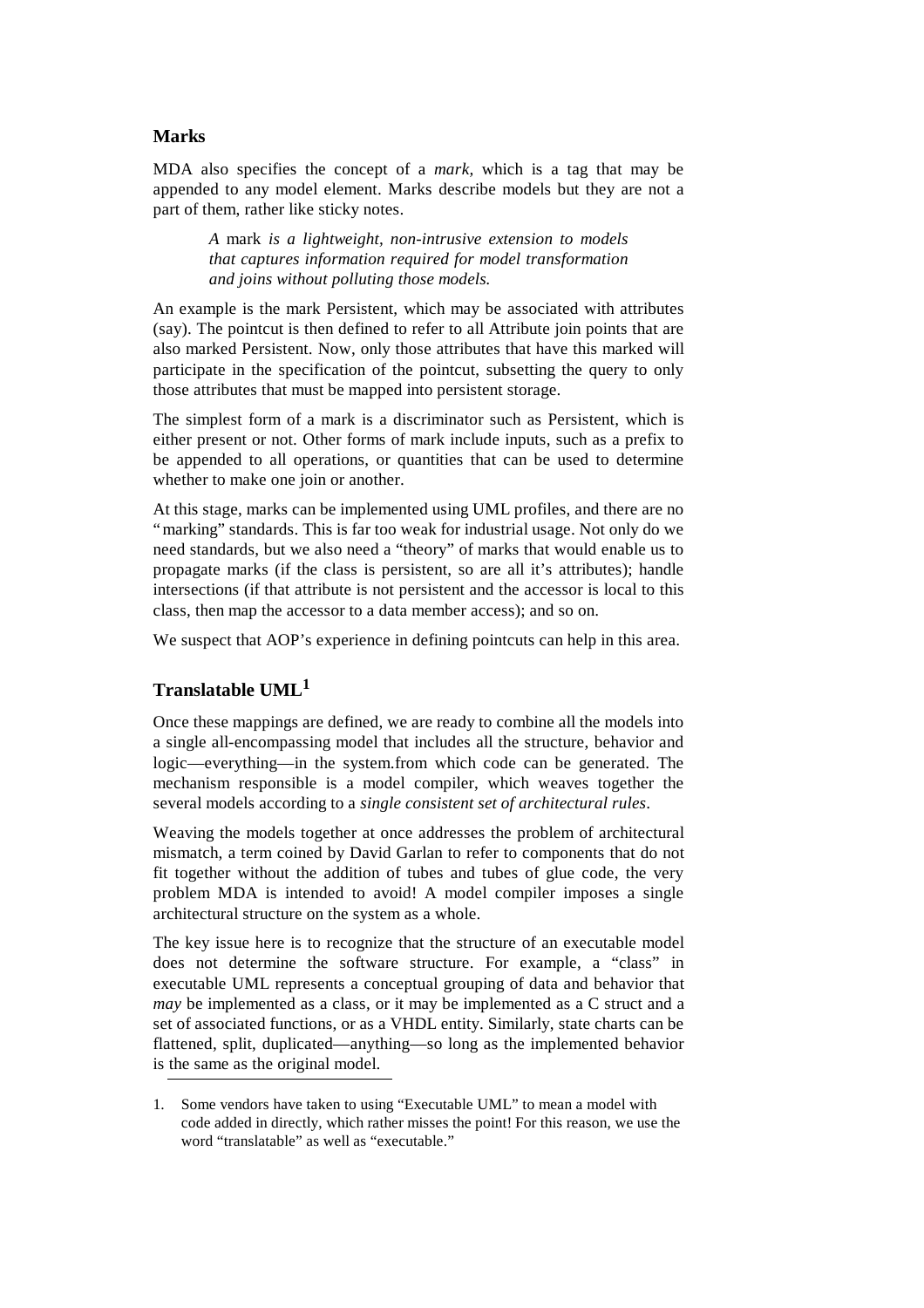And the same applies for actions. The Action Semantics were deliberately defined so that the specifications of computational functions stand alone, completely separated from control and data structures. For example, a Java program might loop over a set of accounts to produce the total balance for a customer, but in the Action Semantics, this *must* be expressed as: first, find all the account balances for this customer, then sum the values. This small change in perspective means that the data structures can be changed at will without changing the specification of the computation.

Consequently executable UML is a software-platform-independent language that can be translated into *any* target. At system construction time, the conceptual objects are mapped to threads and processors. The generator's job is to maintain the desired sequencing specified in the application models, but it may to choose to distribute objects, sequentialize them, even duplicate them redundantly, or split them apart, *so long as the defined behavior is preserved*.

The final mapping from this model is different from the others because it is not a mapping between models, but a mapping from models to text. One approach to defining these mapping functions is to use an *archetype,* which reads the model and produces text. An example is:

```
Archetype
.select many stateS related to instances of 
    class->[R13]StateChart ->[R14]State where
      (isFinal == False); // Traverse the metamodel
public:
   enum states_e
    \{ NOSTATE = 0 \}.for each state in stateS
        .if ( not last stateS )
             ${state.Name } ,
        .else
            NUM_STATES = ${state.Name}
        .endif;
.endfor;
};
```
The first line (ending with a semicolon) traverses a model to find all non-final states related to the class in question. The next three lines are clear text, which are copied to the output stream. The *for* statement loops over the selected states and substitutes (as shown by  $\S$ { ... }) the state's name. The underlined word refer to names in the metamodel of UML (e.g. State, State.name )

The result is shown below:

```
Generated code
public:
   enum states_e
   \{ NOSTATE = 0 \}Door_Closed,
Door_Opening,
Door_Open,
NUM_STATES = Door_Closing
     };
```